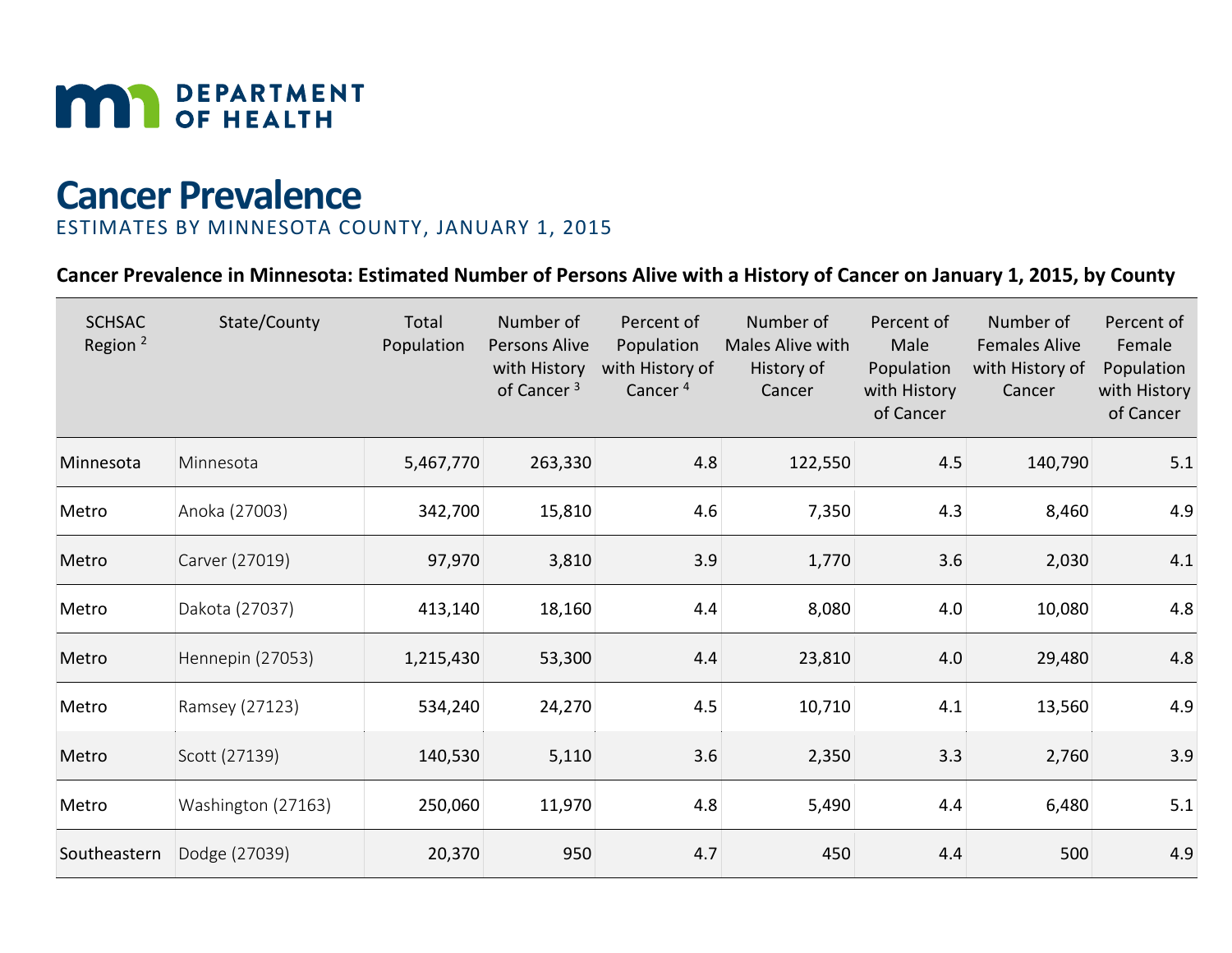| <b>SCHSAC</b><br>Region <sup>2</sup> | State/County                | Total<br>Population | Number of<br>Persons Alive<br>with History<br>of Cancer <sup>3</sup> | Percent of<br>Population<br>with History of<br>Cancer <sup>4</sup> | Number of<br>Males Alive with<br>History of<br>Cancer | Percent of<br>Male<br>Population<br>with History<br>of Cancer | Number of<br><b>Females Alive</b><br>with History of<br>Cancer | Percent of<br>Female<br>Population<br>with History<br>of Cancer |
|--------------------------------------|-----------------------------|---------------------|----------------------------------------------------------------------|--------------------------------------------------------------------|-------------------------------------------------------|---------------------------------------------------------------|----------------------------------------------------------------|-----------------------------------------------------------------|
| Southeastern                         | Fillmore (27045)            | 20,830              | 1,270                                                                | 6.1                                                                | 620                                                   | 5.9                                                           | 660                                                            | 6.3                                                             |
| Southeastern                         | Freeborn (27047)            | 30,670              | 1,920                                                                | 6.3                                                                | 900                                                   | 5.9                                                           | 1,020                                                          | 6.6                                                             |
| Southeastern                         | Goodhue (27049)             | 46,390              | 2,650                                                                | 5.7                                                                | 1,220                                                 | 5.3                                                           | 1,430                                                          | 6.2                                                             |
| Southeastern                         | Houston (27055)             | 18,750              | 1,090                                                                | 5.8                                                                | 520                                                   | 5.5                                                           | 570                                                            | 6.1                                                             |
| Southeastern                         | Mower (27099)               | 39,240              | 2,010                                                                | 5.1                                                                | 920                                                   | 4.7                                                           | 1,090                                                          | $5.6\,$                                                         |
| Southeastern                         | Olmsted (27109)             | 150,660             | 7,370                                                                | 4.9                                                                | 3,520                                                 | 4.8                                                           | 3,850                                                          | $5.0$                                                           |
| Southeastern                         | Rice (27131)                | 65,160              | 2,970                                                                | 4.6                                                                | 1,470                                                 | 4.4                                                           | 1,500                                                          | 4.7                                                             |
| Southeastern                         | Steele (27147)              | 36,620              | 1,860                                                                | 5.1                                                                | 810                                                   | 4.5                                                           | 1,050                                                          | 5.7                                                             |
| Southeastern                         | Wabasha (27157)             | 21,280              | 1,300                                                                | 6.1                                                                | 630                                                   | 6.0                                                           | 670                                                            | $6.3$                                                           |
| Southeastern                         | Winona (27169)              | 51,030              | 2,570                                                                | 5.0                                                                | 1,170                                                 | 4.6                                                           | 1,400                                                          | 5.4                                                             |
| South Central                        | Blue Earth (27013)          | 65,620              | 2,600                                                                | 4.0                                                                | 1,240                                                 | 3.7                                                           | 1,360                                                          | 4.2                                                             |
|                                      | South Central Brown (27015) | 25,310              | 1,610                                                                | 6.4                                                                | 740                                                   | 5.9                                                           | 860                                                            | 6.8                                                             |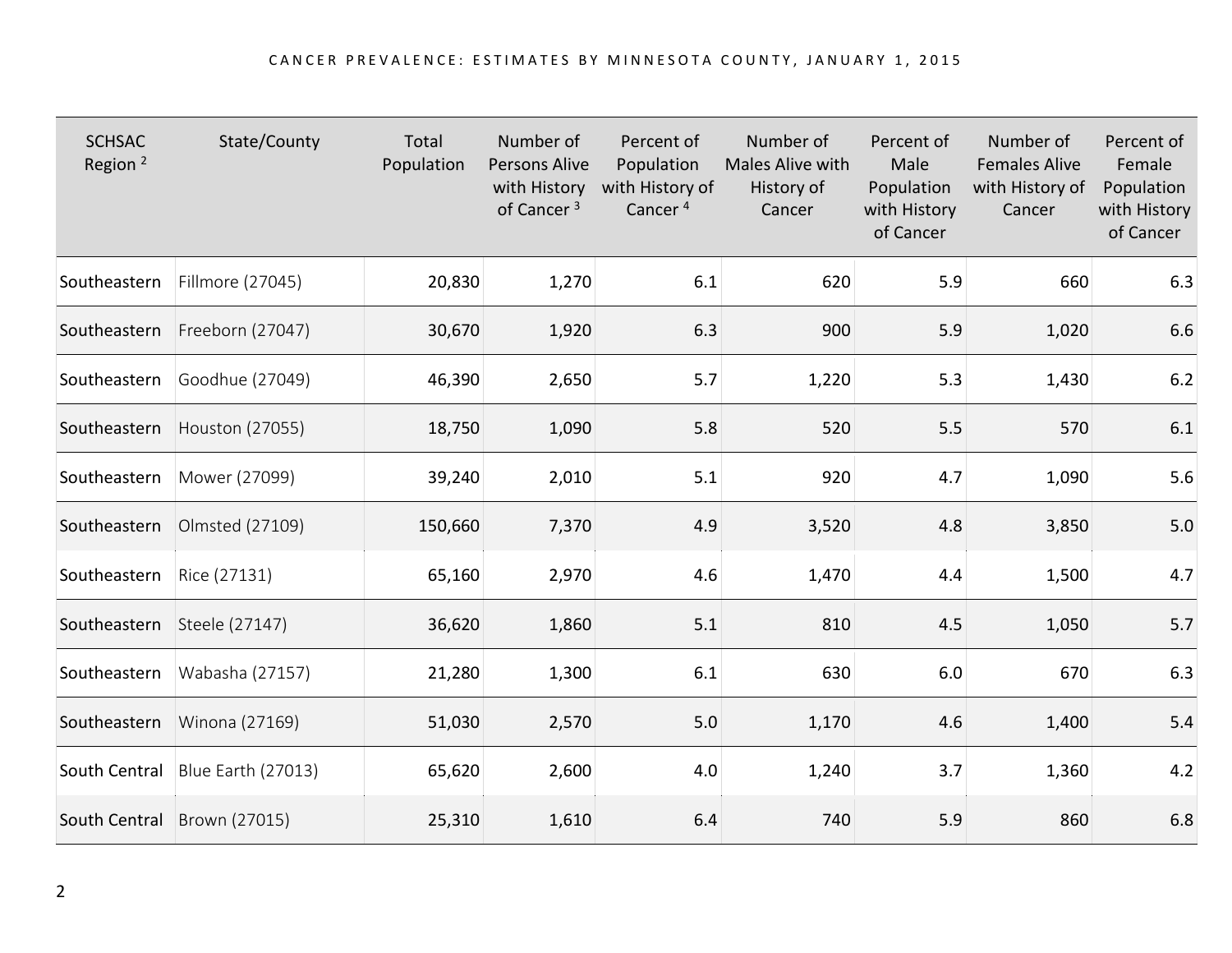| <b>SCHSAC</b><br>Region <sup>2</sup> | State/County                     | Total<br>Population | Number of<br><b>Persons Alive</b><br>with History<br>of Cancer <sup>3</sup> | Percent of<br>Population<br>with History of<br>Cancer <sup>4</sup> | Number of<br>Males Alive with<br>History of<br>Cancer | Percent of<br>Male<br>Population<br>with History<br>of Cancer | Number of<br><b>Females Alive</b><br>with History of<br>Cancer | Percent of<br>Female<br>Population<br>with History<br>of Cancer |
|--------------------------------------|----------------------------------|---------------------|-----------------------------------------------------------------------------|--------------------------------------------------------------------|-------------------------------------------------------|---------------------------------------------------------------|----------------------------------------------------------------|-----------------------------------------------------------------|
| South Central                        | Faribault (27043)                | 14,120              | 920                                                                         | 6.5                                                                | 450                                                   | 6.4                                                           | 470                                                            | 6.6                                                             |
| South Central                        | Le Sueur (27079)                 | 27,680              | 1,420                                                                       | 5.1                                                                | 710                                                   | 5.0                                                           | 710                                                            | 5.2                                                             |
| South Central                        | McLeod (27085)                   | 35,900              | 1,900                                                                       | 5.3                                                                | 960                                                   | 5.4                                                           | 940                                                            | $5.2$                                                           |
| South Central                        | Martin (27091)                   | 20,120              | 1,290                                                                       | 6.4                                                                | 580                                                   | 5.8                                                           | 710                                                            | $7.0\,$                                                         |
| South Central                        | Meeker (27093)                   | 23,100              | 1,180                                                                       | 5.1                                                                | 550                                                   | 4.6                                                           | 630                                                            | 5.6                                                             |
| South Central                        | Nicollet (27103)                 | 33,330              | 1,540                                                                       | 4.6                                                                | 740                                                   | 4.4                                                           | 800                                                            | 4.8                                                             |
| South Central Sibley (27143)         |                                  | 14,890              | 830                                                                         | 5.6                                                                | 400                                                   | 5.4                                                           | 420                                                            | 5.7                                                             |
|                                      | South Central   Waseca (27161)   | 18,990              | 1,020                                                                       | 5.4                                                                | 420                                                   | 4.7                                                           | 600                                                            | $6.0\,$                                                         |
|                                      | South Central   Watonwan (27165) | 10,950              | 600                                                                         | 5.5                                                                | 310                                                   | 5.8                                                           | 280                                                            | $5.2$                                                           |
|                                      | Southwestern Big Stone (27011)   | 5,080               | 330                                                                         | 6.5                                                                | 170                                                   | 6.8                                                           | 160                                                            | 6.3                                                             |
|                                      | Southwestern Chippewa (27023)    | 12,120              | 780                                                                         | 6.4                                                                | 360                                                   | 6.0                                                           | 420                                                            | $6.8\,$                                                         |
|                                      | Southwestern Cottonwood (27033)  | 11,530              | 740                                                                         | 6.4                                                                | 340                                                   | 5.9                                                           | 400                                                            | 6.8                                                             |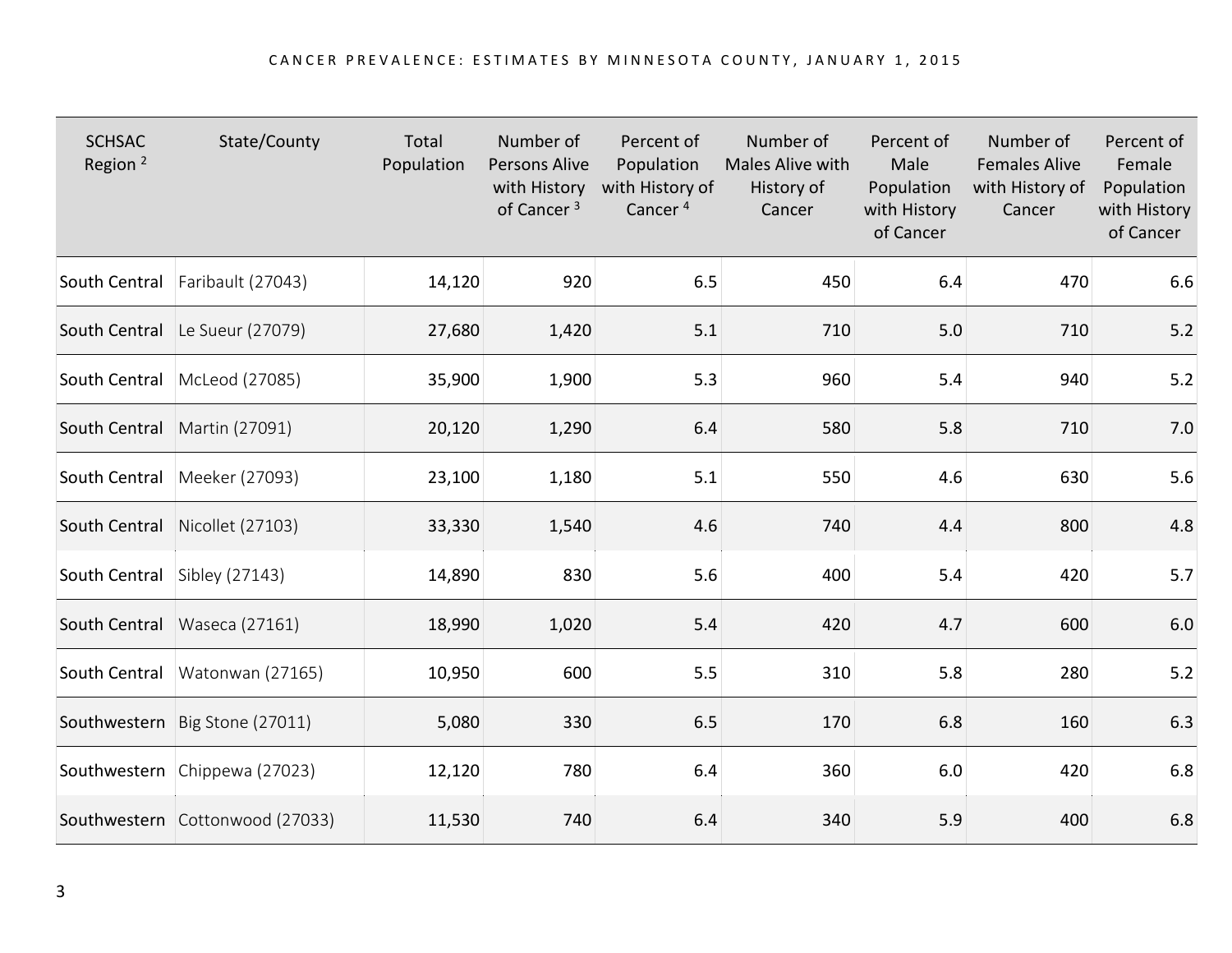| <b>SCHSAC</b><br>Region <sup>2</sup> | State/County                       | Total<br>Population | Number of<br><b>Persons Alive</b><br>with History<br>of Cancer <sup>3</sup> | Percent of<br>Population<br>with History of<br>Cancer <sup>4</sup> | Number of<br>Males Alive with<br>History of<br>Cancer | Percent of<br>Male<br>Population<br>with History<br>of Cancer | Number of<br><b>Females Alive</b><br>with History of<br>Cancer | Percent of<br>Female<br>Population<br>with History<br>of Cancer |
|--------------------------------------|------------------------------------|---------------------|-----------------------------------------------------------------------------|--------------------------------------------------------------------|-------------------------------------------------------|---------------------------------------------------------------|----------------------------------------------------------------|-----------------------------------------------------------------|
|                                      | Southwestern Jackson (27063)       | 10,170              | 660                                                                         | 6.5                                                                | 330                                                   | 6.5                                                           | 330                                                            | 6.5                                                             |
|                                      | Southwestern Kandiyohi (27067)     | 42,530              | 2,360                                                                       | 5.6                                                                | 1,130                                                 | 5.3                                                           | 1,230                                                          | $5.8\,$                                                         |
|                                      | Southwestern Lac qui Parle (27073) | 6,870               | 450                                                                         | 6.5                                                                | 220                                                   | 6.4                                                           | 230                                                            | 6.7                                                             |
|                                      | Southwestern Lincoln (27081)       | 5,790               | 400                                                                         | 6.9                                                                | 200                                                   | 6.9                                                           | 200                                                            | 6.8                                                             |
| Southwestern Lyon (27083)            |                                    | 25,680              | 1,280                                                                       | 5.0                                                                | 600                                                   | 4.7                                                           | 680                                                            | 5.3                                                             |
|                                      | Southwestern Murray (27101)        | 8,430               | 590                                                                         | 7.0                                                                | 310                                                   | 7.4                                                           | 280                                                            | 6.7                                                             |
|                                      | Southwestern Nobles (27105)        | 21,670              | 1,070                                                                       | 5.0                                                                | 510                                                   | 4.5                                                           | 570                                                            | 5.4                                                             |
|                                      | Southwestern Pipestone (27117)     | 9,280               | 570                                                                         | 6.1                                                                | 270                                                   | 5.9                                                           | 300                                                            | $6.4\,$                                                         |
|                                      | Southwestern Redwood (27127)       | 15,510              | 950                                                                         | 6.1                                                                | 450                                                   | 5.9                                                           | 490                                                            | $6.3$                                                           |
|                                      | Southwestern Renville (27129)      | 14,920              | 880                                                                         | 5.9                                                                | 440                                                   | 5.8                                                           | 440                                                            | 6.0                                                             |
| Southwestern Rock (27133)            |                                    | 9,560               | 520                                                                         | 5.5                                                                | 230                                                   | 5.0                                                           | 290                                                            | 5.9                                                             |
| Southwestern Swift (27151)           |                                    | 9,410               | 590                                                                         | 6.3                                                                | 280                                                   | 5.8                                                           | 320                                                            | 6.9                                                             |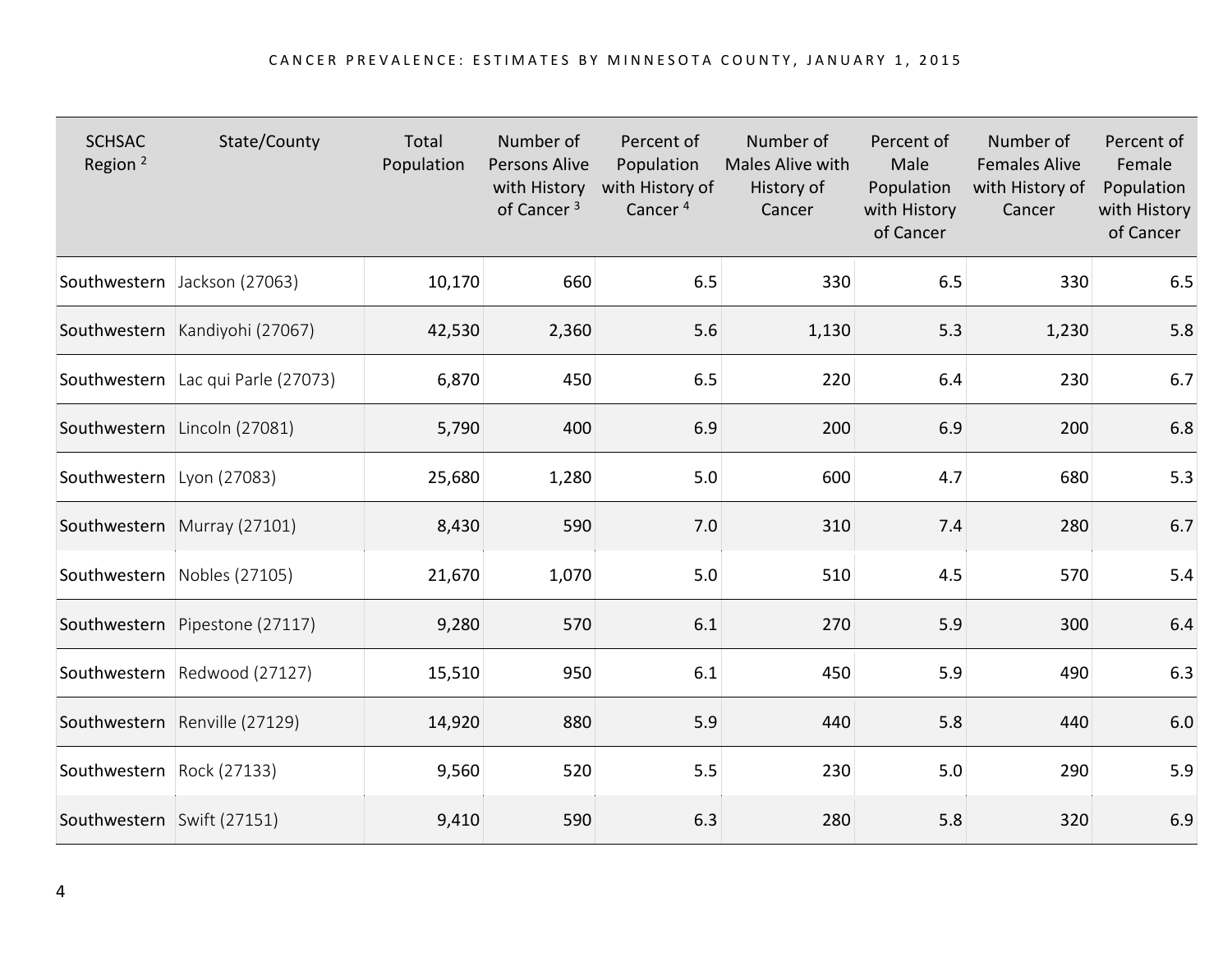| <b>SCHSAC</b><br>Region <sup>2</sup> | State/County                            | Total<br>Population | Number of<br><b>Persons Alive</b><br>with History<br>of Cancer <sup>3</sup> | Percent of<br>Population<br>with History of<br>Cancer <sup>4</sup> | Number of<br>Males Alive with<br>History of<br>Cancer | Percent of<br>Male<br>Population<br>with History<br>of Cancer | Number of<br><b>Females Alive</b><br>with History of<br>Cancer | Percent of<br>Female<br>Population<br>with History<br>of Cancer |
|--------------------------------------|-----------------------------------------|---------------------|-----------------------------------------------------------------------------|--------------------------------------------------------------------|-------------------------------------------------------|---------------------------------------------------------------|----------------------------------------------------------------|-----------------------------------------------------------------|
|                                      | Southwestern Yellow Medicine<br>(27173) | 9,970               | 590                                                                         | 5.9                                                                | 280                                                   | 5.5                                                           | 310                                                            | 6.4                                                             |
| Central                              | Benton (27009)                          | 39,580              | 1,660                                                                       | 4.2                                                                | 820                                                   | 4.1                                                           | 840                                                            | 4.2                                                             |
| Central                              | Cass (27021)                            | 28,610              | 2,130                                                                       | 7.5                                                                | 1,130                                                 | 7.8                                                           | 1,000                                                          | $7.1$                                                           |
| Central                              | Chisago (27025)                         | 54,120              | 2,360                                                                       | 4.4                                                                | 1,030                                                 | 3.7                                                           | 1,330                                                          | 5.1                                                             |
| Central                              | Crow Wing (27035)                       | 63,350              | 4,080                                                                       | 6.4                                                                | 2,010                                                 | 6.4                                                           | 2,070                                                          | $6.5\,$                                                         |
| Central                              | Isanti (27059)                          | 38,430              | 1,900                                                                       | 4.9                                                                | 850                                                   | 4.4                                                           | 1,050                                                          | $5.5\,$                                                         |
| Central                              | Kanabec (27065)                         | 15,880              | 980                                                                         | 6.1                                                                | 470                                                   | 5.8                                                           | 510                                                            | $6.5\,$                                                         |
| Central                              | Mille Lacs (27095)                      | 25,760              | 1,440                                                                       | 5.6                                                                | 630                                                   | 4.9                                                           | 810                                                            | 6.3                                                             |
| Central                              | Morrison (27097)                        | 32,760              | 1,790                                                                       | 5.5                                                                | 900                                                   | 5.4                                                           | 890                                                            | $5.5\,$                                                         |
| Central                              | Pine (27115)                            | 29,080              | 1,700                                                                       | 5.8                                                                | 870                                                   | 5.6                                                           | 820                                                            | $6.1\,$                                                         |
| Central                              | Sherburne (27141)                       | 91,360              | 3,500                                                                       | 3.8                                                                | 1,640                                                 | 3.5                                                           | 1,850                                                          | 4.2                                                             |
| Central                              | Stearns (27145)                         | 154,220             | 6,940                                                                       | 4.5                                                                | 3,350                                                 | 4.3                                                           | 3,580                                                          | 4.7                                                             |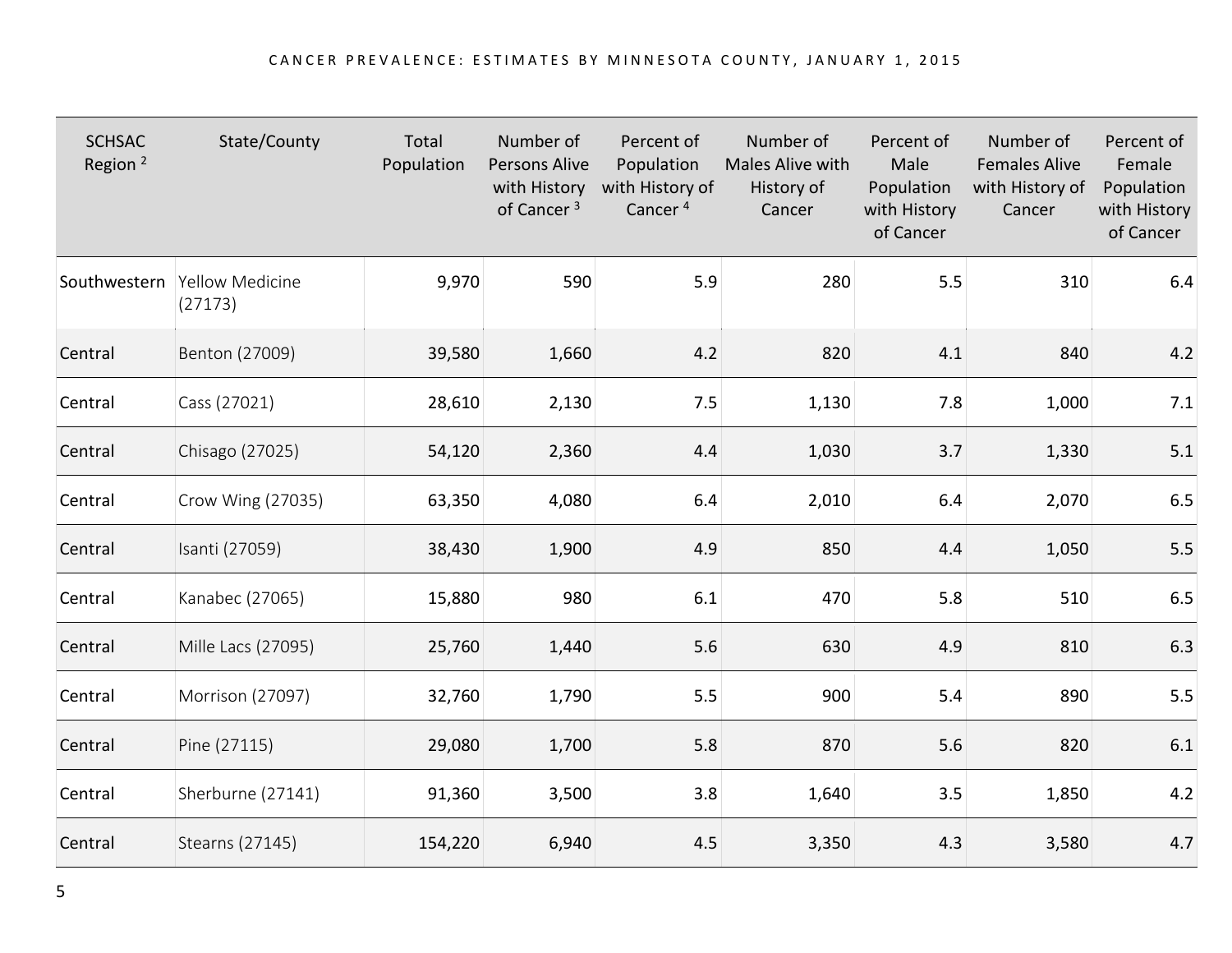| <b>SCHSAC</b><br>Region <sup>2</sup> | State/County                | Total<br>Population | Number of<br>Persons Alive<br>with History<br>of Cancer <sup>3</sup> | Percent of<br>Population<br>with History of<br>Cancer <sup>4</sup> | Number of<br>Males Alive with<br>History of<br>Cancer | Percent of<br>Male<br>Population<br>with History<br>of Cancer | Number of<br><b>Females Alive</b><br>with History of<br>Cancer | Percent of<br>Female<br>Population<br>with History<br>of Cancer |
|--------------------------------------|-----------------------------|---------------------|----------------------------------------------------------------------|--------------------------------------------------------------------|-------------------------------------------------------|---------------------------------------------------------------|----------------------------------------------------------------|-----------------------------------------------------------------|
| Central                              | Todd (27153)                | 24,230              | 1,340                                                                | 5.5                                                                | 670                                                   | 5.4                                                           | 660                                                            | 5.6                                                             |
| Central                              | Wadena (27159)              | 13,780              | 890                                                                  | 6.4                                                                | 420                                                   | 6.2                                                           | 460                                                            | 6.7                                                             |
| Central                              | Wright (27171)              | 130,640             | 5,310                                                                | 4.1                                                                | 2,540                                                 | 3.9                                                           | 2,770                                                          | 4.3                                                             |
| <b>West Central</b>                  | Clay (27027)                | 61,670              | 2,860                                                                | 4.6                                                                | 1,300                                                 | 4.3                                                           | 1,570                                                          | 5.0                                                             |
| <b>West Central</b>                  | Douglas (27041)             | 36,930              | 2,370                                                                | 6.4                                                                | 1,170                                                 | 6.3                                                           | 1,200                                                          | $6.5\,$                                                         |
| <b>West Central</b>                  | Grant (27051)               | 5,920               | 450                                                                  | 7.6                                                                | 220                                                   | 7.6                                                           | 230                                                            | $7.6$                                                           |
| <b>West Central</b>                  | Otter Tail (27111)          | 57,720              | 3,790                                                                | 6.6                                                                | 1,910                                                 | 6.6                                                           | 1,880                                                          | $6.5\,$                                                         |
| <b>West Central</b>                  | Pope (27121)                | 10,990              | 750                                                                  | 6.8                                                                | 400                                                   | 7.2                                                           | 340                                                            | $6.3$                                                           |
| <b>West Central</b>                  | Stevens (27149)             | 9,810               | 460                                                                  | 4.7                                                                | 200                                                   | 4.1                                                           | 260                                                            | 5.3                                                             |
| <b>West Central</b>                  | <b>Traverse (27155)</b>     | 3,390               | 250                                                                  | 7.3                                                                | 130                                                   | 7.6                                                           | 120                                                            | 6.9                                                             |
| <b>West Central</b>                  | Wilkin (27167)              | 6,440               | 390                                                                  | 6.0                                                                | 190                                                   | 5.9                                                           | 190                                                            | 6.1                                                             |
|                                      | Northwestern Becker (27005) | 33,410              | 1,880                                                                | 5.6                                                                | 910                                                   | 5.5                                                           | 970                                                            | 5.8                                                             |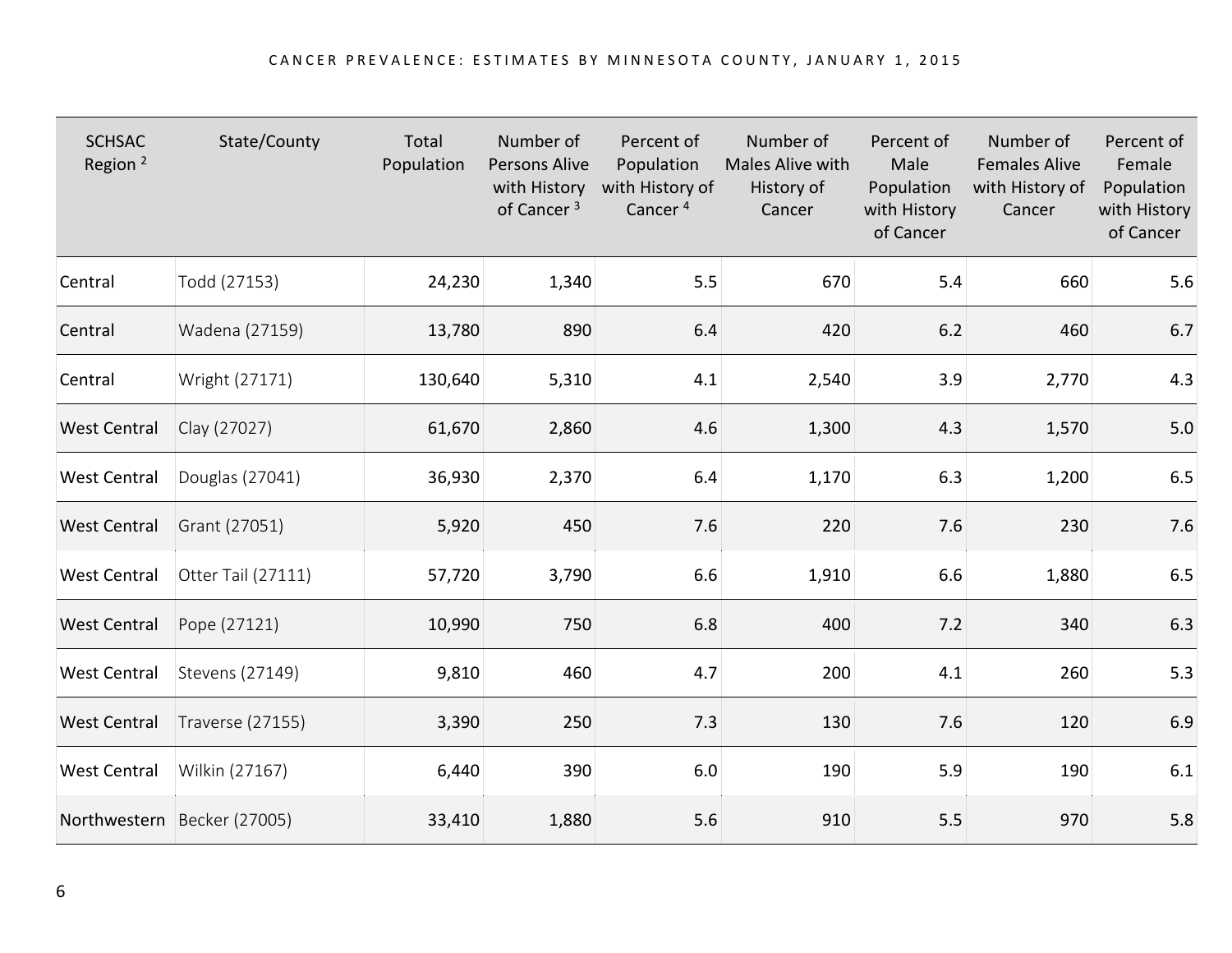| <b>SCHSAC</b><br>Region <sup>2</sup> | State/County                              | Total<br>Population | Number of<br><b>Persons Alive</b><br>with History<br>of Cancer <sup>3</sup> | Percent of<br>Population<br>with History of<br>Cancer <sup>4</sup> | Number of<br>Males Alive with<br>History of<br>Cancer | Percent of<br>Male<br>Population<br>with History<br>of Cancer | Number of<br><b>Females Alive</b><br>with History of<br>Cancer | Percent of<br>Female<br>Population<br>with History<br>of Cancer |
|--------------------------------------|-------------------------------------------|---------------------|-----------------------------------------------------------------------------|--------------------------------------------------------------------|-------------------------------------------------------|---------------------------------------------------------------|----------------------------------------------------------------|-----------------------------------------------------------------|
|                                      | Northwestern Beltrami (27007)             | 45,670              | 2,150                                                                       | 4.7                                                                | 1,000                                                 | 4.4                                                           | 1,150                                                          | 5.0                                                             |
|                                      | Northwestern Clearwater (27029)           | 8,770               | 530                                                                         | 6.1                                                                | 240                                                   | 5.4                                                           | 290                                                            | 6.7                                                             |
|                                      | Northwestern Hubbard (27057)              | 20,640              | 1,370                                                                       | 6.6                                                                | 680                                                   | 6.6                                                           | 690                                                            | 6.7                                                             |
|                                      | Northwestern Kittson (27069)              | 4,420               | 250                                                                         | 5.7                                                                | 140                                                   | 6.1                                                           | 120                                                            | 5.3                                                             |
|                                      | Northwestern Lake of the Woods<br>(27077) | 3,910               | 250                                                                         | 6.4                                                                | 130                                                   | 6.4                                                           | 120                                                            | 6.3                                                             |
|                                      | Northwestern Mahnomen (27087)             | 5,470               | 330                                                                         | 6.0                                                                | 160                                                   | 5.9                                                           | 160                                                            | $6.0\,$                                                         |
|                                      | Northwestern Marshall (27089)             | 9,400               | 560                                                                         | 5.9                                                                | 310                                                   | 6.4                                                           | 250                                                            | 5.5                                                             |
|                                      | Northwestern Norman (27107)               | 6,650               | 390                                                                         | 5.9                                                                | 160                                                   | 4.7                                                           | 240                                                            | 7.1                                                             |
|                                      | Northwestern Pennington (27113)           | 14,170              | 590                                                                         | 4.2                                                                | 290                                                   | 4.1                                                           | 300                                                            | 4.3                                                             |
| Northwestern Polk (27119)            |                                           | 31,480              | 1,690                                                                       | 5.4                                                                | 790                                                   | 5.0                                                           | 900                                                            | 5.8                                                             |
|                                      | Northwestern Red Lake (27125)             | 4,030               | 210                                                                         | 5.3                                                                | 110                                                   | 5.3                                                           | 110                                                            | 5.3                                                             |
|                                      | Northwestern Roseau (27135)               | 15,700              | 800                                                                         | 5.1                                                                | 410                                                   | 5.0                                                           | 400                                                            | $5.2$                                                           |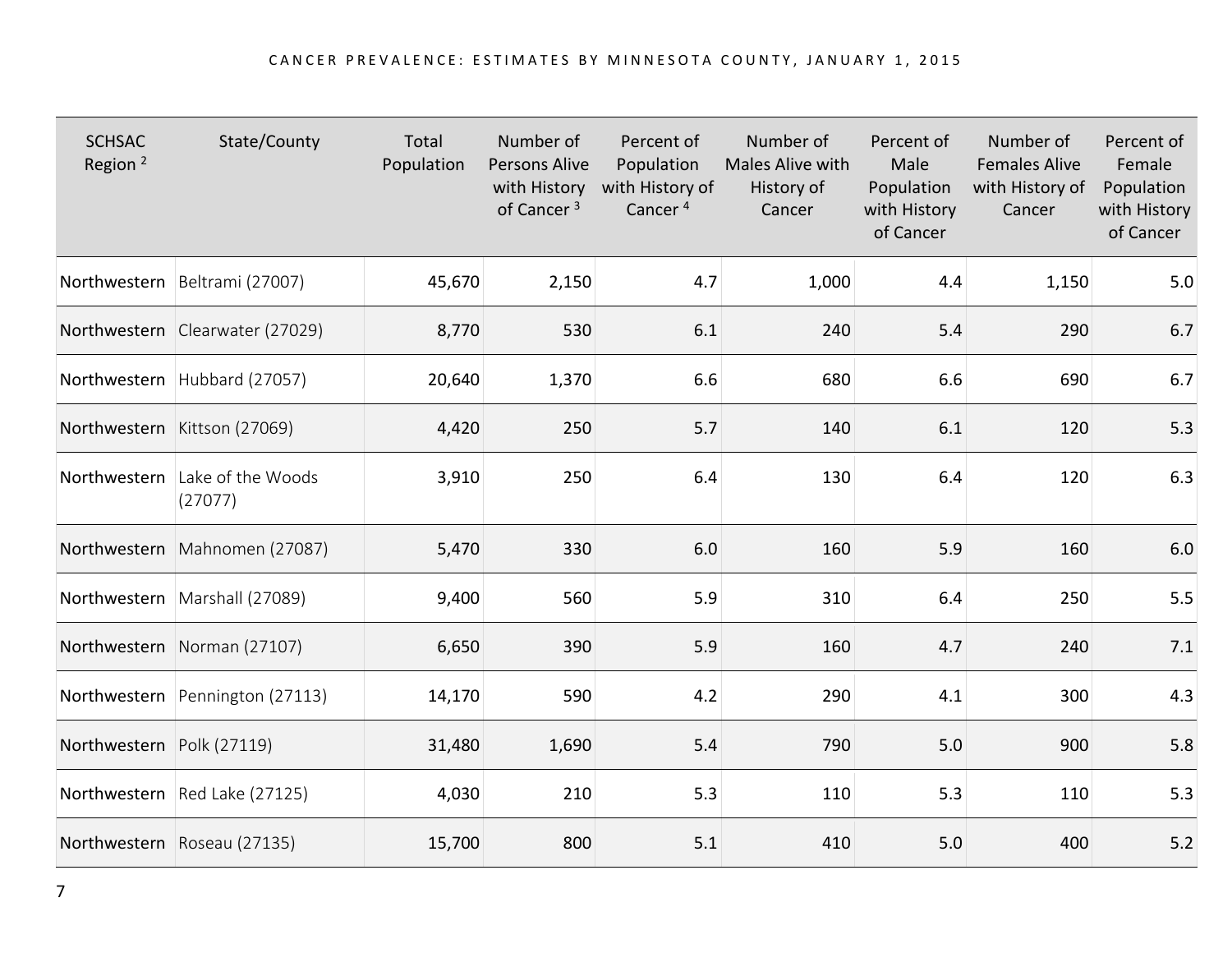| <b>SCHSAC</b><br>Region <sup>2</sup> | State/County        | Total<br>Population | Number of<br>Persons Alive<br>with History<br>of Cancer <sup>3</sup> | Percent of<br>Population<br>with History of<br>Cancer <sup>4</sup> | Number of<br>Males Alive with<br>History of<br>Cancer | Percent of<br>Male<br>Population<br>with History<br>of Cancer | Number of<br><b>Females Alive</b><br>with History of<br>Cancer | Percent of<br>Female<br>Population<br>with History<br>of Cancer |
|--------------------------------------|---------------------|---------------------|----------------------------------------------------------------------|--------------------------------------------------------------------|-------------------------------------------------------|---------------------------------------------------------------|----------------------------------------------------------------|-----------------------------------------------------------------|
| Northeastern                         | Aitkin (27001)      | 15,680              | 1,230                                                                | 7.8                                                                | 630                                                   | 8.0                                                           | 590                                                            | 7.7                                                             |
| Northeastern                         | Carlton (27017)     | 35,500              | 1,900                                                                | 5.4                                                                | 880                                                   | 4.7                                                           | 1,020                                                          | 6.1                                                             |
| Northeastern                         | Cook (27031)        | 5,210               | 330                                                                  | 6.3                                                                | 180                                                   | 7.0                                                           | 150                                                            | 5.6                                                             |
| Northeastern                         | Itasca (27061)      | 45,430              | 2,780                                                                | 6.1                                                                | 1,360                                                 | 5.9                                                           | 1,420                                                          | 6.3                                                             |
| Northeastern                         | Koochiching (27071) | 12,850              | 870                                                                  | 6.8                                                                | 440                                                   | 6.9                                                           | 440                                                            | 6.8                                                             |
| Northeastern                         | Lake (27075)        | 10,670              | 680                                                                  | 6.4                                                                | 380                                                   | 7.1                                                           | 300                                                            | 5.6                                                             |
| Northeastern                         | St. Louis (27137)   | 200,450             | 11,070                                                               | 5.5                                                                | 5,430                                                 | 5.4                                                           | 5,640                                                          | 5.7                                                             |

## **Footnotes**

- 1. This table estimates the number of Minnesota residents with a history of malignant cancer at any point in their lives, and alive as of Jan. 1 2015. Persons are counted from the date of diagnosis through the remainder of their life.
- 2. Regions defined by the State Community Health Services Advisory Committee.
- 3. Also called prevalence counts, or number of prevalent cases. Prevalence counts are based on statistical modeling, using methods developed by the National Cancer Institute (NCI) Surveillance, Epidemiology, and End Results (SEER) program. The method relies on numerous assumptions and model inputs. The inputs were selected for consistency with our 2009 report, "Cancer in Minnesota, 1988-2009, Report to the Minnesota Legislature 2013". Population and prevalence counts rounded to the nearest 10 persons.